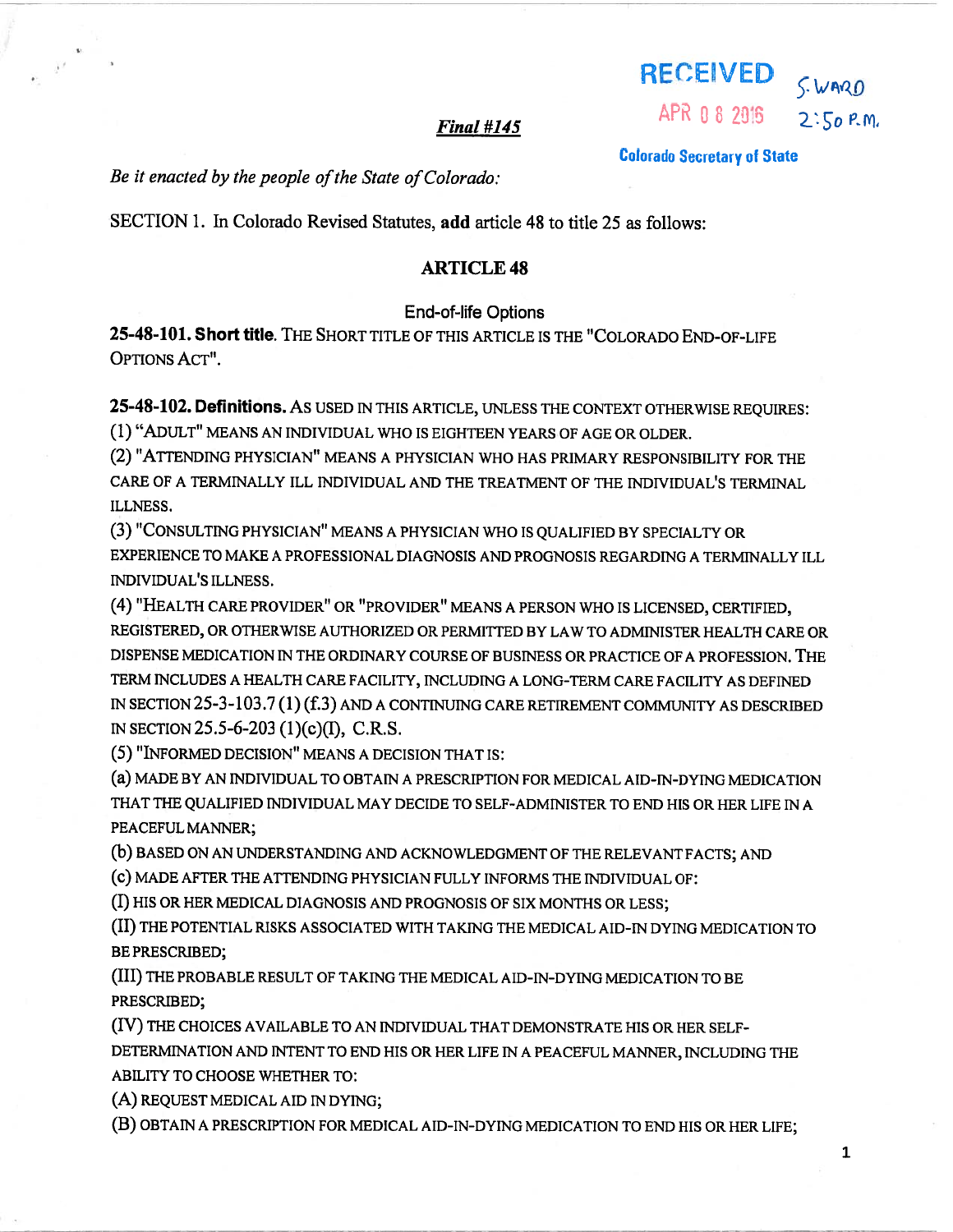(C) FILL THE PRESCRIPTION AND POSSESS MEDICAL AID-IN-DYING MEDICATION TO END HIS OR HER LIFE; AND

(D) ULTIMATELY SELF-ADMINISTER THE MEDICAL AID-IN-DYING MEDICATION TO BRING ABOUT <sup>A</sup> PEACEFUL DEATH; AND

(V)ALL FEASIBLE ALTERNATIVES OR ADDITIONAL TREATMENT OPPORTUNITIES, INCLUDING COMFORT CARE, PALLIATIVE CARE, HOSPICE CARE, AND PAIN CONTROL.

(6) "LICENSED MENTAL HEALTH PROFESSIONAL" MEANS <sup>A</sup> PSYCHIATRIST LICENSED UNDER ARTICLE 36 OF TITLE 12, C.R.S., OR <sup>A</sup> PSYCHOLOGIST LICENSED UNDER PART 3 OF ARTICLE 43 OF **TITLE 12, C.R.S.** 

(7) "MEDICAL AID IN DYING" MEANS THE MEDICAL PRACTICE OF A PHYSICIAN PRESCRIBING MEDICAL AID-TN-DYING MEDICATION TO A QUALIFIED INDIVIDUAL THAT THE INDIVIDUAL MAY CHOOSE TO SELF-ADMINISTER TO BRING ABOUT A PEACEFUL DEATH.

(8) "MEDICAL AID-IN-DYING MEDICATION" MEANS MEDICATION PRESCRIBED BY <sup>A</sup> PHYSICIAN PURSUANT TO THIS ARTICLE TO PROVIDE MEDICAL AID IN DYING TO A QUALIFIED INDIVIDUAL. (9) "MEDICALLY CONFIRMED" MEANS THAT <sup>A</sup> CONSULTING PHYSICIAN WHO HAS EXAMINED THE TERMINALLY ILL INDIVIDUAL AND THE INDIVIDUAL'S RELEVANT MEDICAL RECORDS HAS

CONFIRMED THE MEDICAL OPINION OF THE ATTENDING PHYSICIAN.

(10) "MENTAL CAPACITY" OR "MENTALLY CAPABLE" MEANS THAT IN THE OPINION OF AN INDIVIDUAL' S ATTENDING PHYSICIAN, CONSULTING PHYSICIAN, PSYCHIATRIST OR PSYCHOLOGIST, THE INDIVIDUAL HAS THE ABILITY TO MAKE AND COMMUNICATE AN INFORMED DECISION TO HEALTH CARE PROVIDERS.

(11) "PHYSICIAN" MEANS <sup>A</sup> DOCTOR OF MEDICINE OR OSTEOPATHY LICENSED TO PRACTICE MEDICINE BY THE COLORADO MEDICAL BOARD.

(12) "PROGNOSIS OF SIX MONTHS OR LESS" MEANS <sup>A</sup> PROGNOSIS RESULTING FROM <sup>A</sup> TERMINAL ILLNESS THAT THE ILLNESS WILL, WITHIN REASONABLE MEDICAL JUDGMENT, RESULT IN DEATH WITHIN SIX MONTHS AND WHICH HAS BEEN MEDICALLY CONFIRMED.

(13) "QUALIFIED INDIVIDUAL" MEANS <sup>A</sup> TERMINALLY ILL ADULT WITH <sup>A</sup> PROGNOSIS OF SIX MONTHS OR LESS, WHO HAS MENTAL CAPACITY, HAS MADE AN INFORMED DECISION, IS A RESIDENT OF THE STATE, AND HAS SATISFIED THE REQUIREMENTS OF THIS ARTICLE IN ORDER TO OBTAIN A PRESCRIPTION FOR MEDICAL AID-IN-DYING MEDICATION TO END HIS OR HER LIFE IN A PEACEFUL MANNER.

(14) "RESIDENT" MEANS AN INDIVIDUAL WHO IS ABLE TO DEMONSTRATE RESIDENCY IN COLORADO BY PROVIDING ANY OF THE FOLLOWING DOCUMENTATION TO HIS OR HER ATTENDING PHYSICIAN: (a) A COLORADO DRIVER'S LICENSE OR IDENTIFICATION CARD ISSUED PURSUANT TO ARTICLE 2 OF TITLE 42, C.R.S.;

(b) A COLORADO VOTER REGISTRATION CARD OR OTHER DOCUMENTATION SHOWING THE INDIVIDUAL IS REGISTERED TO VOTE IN COLORADO;

2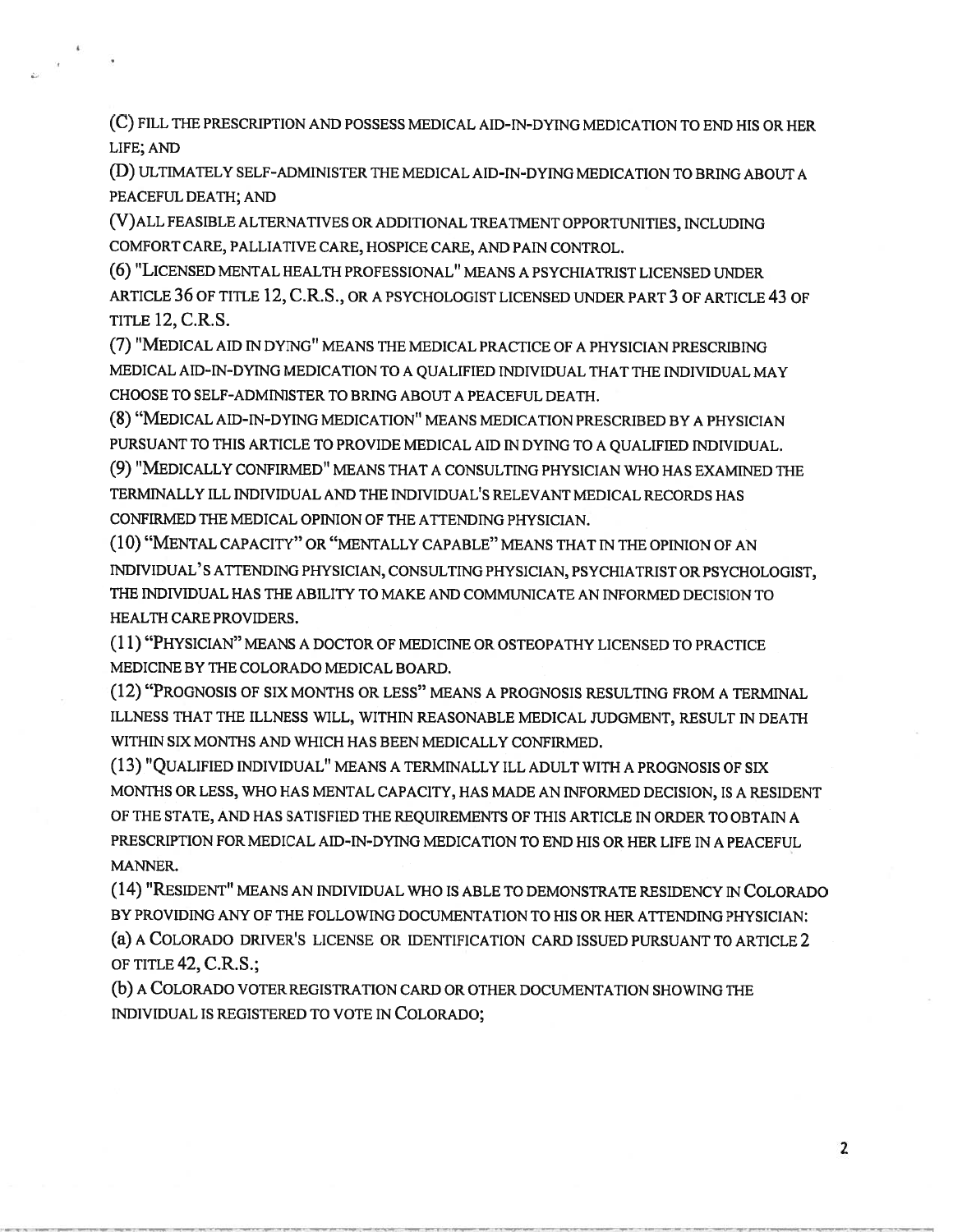(c) EVIDENCE THAT THE INDIVIDUAL OWNS OR LEASES PROPERTY IN COLORADO; OR

(d) <sup>A</sup> COLORADO INCOME TAX RETURN FOR THE MOST RECENT TAX YEAR.

(15) "SELF-ADMINISTER" MEANS <sup>A</sup> QUALIFIED INDIVIDUAL'S AFFIRMATIVE, CONSCIOUS, AND PHYSICAL ACT OF ADMINISTERING THE MEDICAL AID-IN-DYING MEDICATION TO HIMSELF OR HERSELF TO BRING ABOUT HIS OR HER OWN DEATH.

(16) "TERMINAL ILLNESS" MEANS AN INCURABLE AND IRREVERSIBLE ILLNESS THAT WILL, WITHIN REASONABLE MEDICAL JUDGMENT, RESULT IN DEATH.

# 25-48-103. Right to request medical aid-in-dying medication. (1) AN ADULT RESIDENT OF

COLORADO MAY MAKE <sup>A</sup> REQUEST, IN ACCORDANCE WITH SECTIONS 25-48-104 AND 25-48-1 12, TO RECEIVE A PRESCRIPTION FOR MEDICAL AID-IN-DYING MEDICATION IF:

(a) THE INDIVIDUAL'S ATTENDING PHYSICIAN HAS DIAGNOSED THE INDIVIDUAL WITH <sup>A</sup> TERMINAL ILLNESS WITH A PROGNOSIS OF SIX MONThS OR LESS;

(b) THE INDIVIDUAL' <sup>S</sup> ATTENDING PHYSICIAN HAS DETERMINED THE INDIVIDUAL HAS MENTAL CAPACITY; AND

(c) THE INDIVIDUAL HAS VOLUNTARILY EXPRESSED THE WISH TO RECEIVE <sup>A</sup> PRESCRIPTION FOR MEDICAL AID-IN-DYING MEDICATION.

(2) THE RIGHT TO REQUEST MEDICAL AID-IN-DYING MEDICATION DOES NOT EXIST BECAUSE OF AGE OR DISABILITY.

25-48-104. Request process - witness requirements. (1) IN ORDER TO RECEIVE A

PRESCRIPTION FOR MEDICAL AID-IN-DYING MEDICATION PURSUANT TO THIS ARTICLE, AN INDIVIDUAL WHO SATISFIES THE REQUIREMENTS IN SECTION 25-48-103 MUST MAKE TWO ORAL REQUESTS, SEPARATED BY AT LEAST FIFTEEN DAYS, AND <sup>A</sup> VALID WRITTEN REQUEST TO HIS OR HER ATTENDING PHYSICIAN.

(2)(a) To BE VALID, <sup>A</sup> WRITTEN REQUEST FOR MEDICAL AID-IN-DYING MEDICATION MUST BE:

(I) SUBSTANTIALLY IN THE SAME FORM AS SET FORTH IN SECTION 25-48-112;

(II) SIGNED AND DATED BY THE INDIVIDUAL SEEKING THE MEDICAL AID-IN-DYING MEDICATION; AND

(III) WITNESSED BY AT LEAST TWO INDIVIDUALS WHO, IN THE PRESENCE OF THE INDIVIDUAL, ATTEST TO THE BEST OF THEIR KNOWLEDGE AND BELIEF THAT THE INDIVIDUAL IS:

(A) MENTALLY CAPABLE;

(B) ACTING VOLUNTARILY; AND

(C) NOT BEING COERCED TO SIGN THE REQUEST.

(b) OF THE TWO WITNESSES TO THE WRITTEN REQUEST, AT LEAST ONE MUST NOT BE:

(I) RELATED TO THE INDIVIDUAL BY BLOOD, MARRIAGE, CIVIL UNION, OR ADOPTION;

(II)AN INDIVIDUAL WHO, AT THE TIME THE REQUEST IS SIGNED, IS ENTITLED, UNDER A WILL OR BY OPERATION OF LAW, TO ANY PORTION OF THE INDIVIDUAL'S ESTATE UPON HIS OR HER DEATH; OR

(III) AN OWNER, OPERATOR, OR EMPLOYEE OF <sup>A</sup> HEALTH CARE FACILITY WHERE THE INDIVIDUAL IS RECEIVING MEDICAL TREATMENT OR IS A RESIDENT.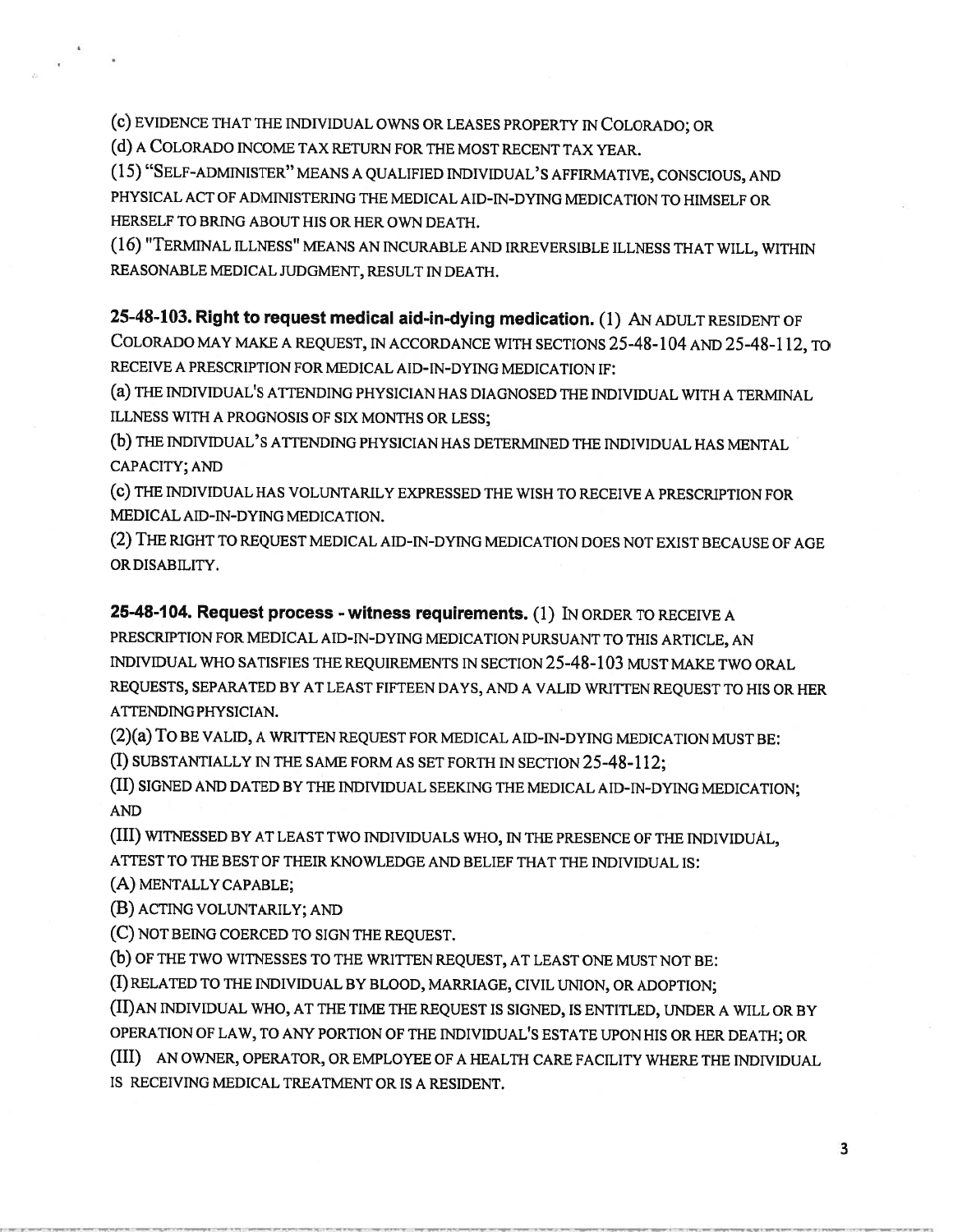(c) NEITHER THE INDIVIDUAL'S ATTENDING PHYSICIAN NOR <sup>A</sup> PERSON AUTHORIZED AS THE INDIVIDUAL'S QUALIFIED POWER OF ATTORNEY OR DURABLE MEDICAL POWER OF ATTORNEY SHALL SERVE AS A WITNESS TO THE WRITTEN REQUEST.

25-48-105. Right to rescind request - requirement to offer opportunity to rescind. (1)  $AT$ 

ANY TIME, AN INDIVIDUAL MAY RESCIND HIS OR HER REQUEST FOR MEDICAL AID-IN-DYING MEDICATION WITHOUT REGARD TO THE INDIVIDUAL'S MENTAL STATE.

(2) AN ATTENDING PHYSICIAN SHALL NOT WRITE A PRESCRIPTION FOR MEDICAL AID-IN-DYING MEDICATION UNDER THIS ARTICLE UNLESS THE ATTENDING PHYSICIAN OFFERS THE QUALIFIED INDIVIDUAL AN OPPORTUNITY TO RESCIND THE REQUEST FOR THE MEDICAL AID-IN-DYING MEDICATION.

25-48-106. Attending <sup>p</sup>hysician responsibilities. (1) THE ATTENDING PHYSICIAN SHALL: (a) MAKE THE INITIAL DETERMINATION OF WHETHER AN INDIVIDUAL REQUESTING MEDICAL AID-IN-DYING MEDICATION HAS <sup>A</sup> TERMINAL ILLNESS, HAS <sup>A</sup> PROGNOSIS OF SIX MONTHS OR LESS, IS MENTALLY CAPABLE, IS MAKING AN INFORMED DECISION, AND HAS MADE THE REQUEST VOLUNTARILY;

(b) REQUEST THAT THE INDIVIDUAL DEMONSTRATE COLORADO RESIDENCY BY PROVIDING DOCUMENTATION AS DESCRIBED IN SECTION 25-48-102(14);

(c) PROVIDE CARE THAT CONFORMS TO ESTABLISHED MEDICAL STANDARDS AND ACCEPTED MEDICAL GUIDELINES;

(d) REFER THE INDIVIDUAL TO <sup>A</sup> CONSULTING PHYSICIAN FOR MEDICAL CONFIRMATION OF THE DIAGNOSIS AND PROGNOSIS AND FOR A DETERMINATION OF WHETHER THE INDIVIDUAL IS MENTALLY CAPABLE, IS MAKING AN INFORMED DECISION, AND ACTING VOLUNTARILY;

(e) PROVIDE FULL, INDIVIDUAL-CENTERED DISCLOSURES TO ENSURE THAT THE INDIVIDUAL IS

MAKING AN INFORMED DECISION BY DISCUSSING WITH THE INDIVIDUAL:

(I) HIS OR HER MEDICAL DIAGNOSIS AND PROGNOSIS OF SIX MONTHS OR LESS;

(II) THE FEASIBLE ALTERNATIVES OR ADDITIONAL TREATMENT OPPORTUNITIES, INCLUDING COMFORT CARE, PALLIATIVE CARE, HOSPICE CARE, AND PAIN CONTROL;

(III) THE POTENTIAL RISKS ASSOCIATED WITH TAKING THE MEDICAL AID-IN-DYING MEDICATION TO BE PRESCRIBED;

(IV) THE PROBABLE RESULT OF TAKING THE MEDICAL AID-IN-DYING MEDICATION TO BE PRESCRIBED; AND

(V) THE POSSIBILITY THAT THE INDIVIDUAL CAN OBTAIN THE MEDICAL AID-IN-DYING MEDICATION BUT CHOOSE NOT TO USE IT;

(f) REFER THE INDIVIDUAL TO <sup>A</sup> LICENSED MENTAL HEALTH PROFESSIONAL PURSUANT TO SECTION 25-48-108 IF THE ATTENDING PHYSICIAN BELIEVES THAT THE INDIVIDUAL MAY NOT BE MENTALLY CAPABLE OF MAKING AN INFORMED DECISION;

(g) CONFIRM THAT THE INDIVIDUAL'S REQUEST DOES NOT ARISE FROM COERCION OR UNDUE INFLUENCE BY ANOTHER PERSON BY DISCUSSING WITH THE INDIVIDUAL, OUTSIDE THE PRESENCE OF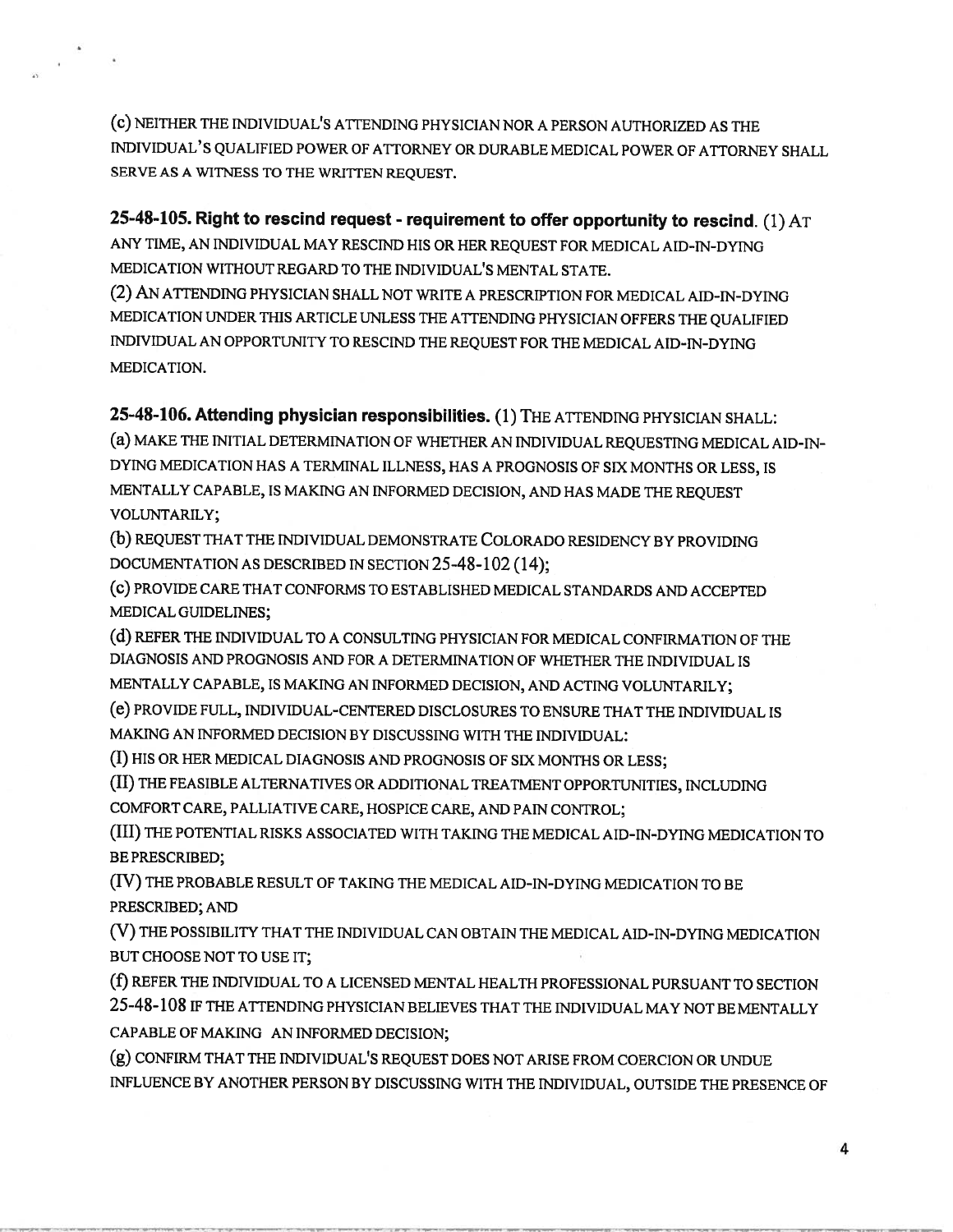OTHER PERSONS, WHETHER THE INDIVIDUAL IS FEELING COERCED OR UNDULY INFLUENCED BY ANOTHER PERSON;

(h) COUNSEL THE INDIVIDUAL ABOUT THE IMPORTANCE OF:

(I) HAVING ANOTHER PERSON PRESENT WHEN THE INDIVIDUAL SELF-ADMINISTERS THE MEDICAL AID-IN-DYING MEDICATION PRESCRIBED PURSUANT TO THIS ARTICLE;

(II) NOT TAKING THE MEDICAL AID-IN-DYING MEDICATION IN <sup>A</sup> PUBLIC PLACE;

(III) SAFE-KEEPING AND PROPER DISPOSAL OF UNUSED MEDICAL AID-IN-DYING MEDICATION IN ACCORDANCE WITH SECTION 25-48-120; AND

(IV) NOTIFYING HIS OR HER NEXT OF KIN OF THE REQUEST FOR MEDICAL AID-IN-DYING MEDICATION;

(i) INFORM THE INDIVIDUAL THAT HE OR SHE MAY RESCIND THE REQUEST FOR MEDICAL AID-IN-DYING MEDICATION AT ANY TIME AND IN ANY MANNER;

) VERIFY, IMMEDIATELY PRIOR TO WRITING THE PRESCRIPTION FOR MEDICAL AID-IN-DYING MEDICATION, THAT THE INDIVIDUAL IS MAKING AN INFORMED DECISION;

(k) ENSURE THAT ALL APPROPRIATE STEPS ARE CARRIED OUT IN ACCORDANCE WITH THIS ARTICLE BEFORE WRITING <sup>A</sup> PRESCRIPTION FOR MEDICAL AID-IN-DYING MEDICATION; AND

(1) EITHER:

(I) DISPENSE MEDICAL AID-IN-DYING MEDICATIONS DIRECTLY TO THE QUALIFIED INDIVIDUAL, INCLUDING ANCILLARY MEDICATIONS INTENDED TO MINIMIZE THE INDIVIDUAL'S DISCOMFORT, IF THE ATTENDING PHYSICIAN HAS A CURRENT DRUG ENFORCEMENT ADMINISTRATION CERTIFICATE AND COMPLIES WITH ANY APPLICABLE ADMINISTRATIVE RULE; OR

(II) DELIVER ThE WRITTEN PRESCRIPTION PERSONALLY, BY MAIL, OR THROUGH AUTHORIZED ELECTRONIC TRANSMISSION IN THE MANNER PERMITTED UNDER ARTICLE 42.5 OF TITLE 12, C.R.S., TO A LICENSED PHARMACIST, WHO SHALL DISPENSE THE MEDICAL AID-IN-DYING MEDICATION TO THE QUALIFIED INDIVIDUAL, THE ATTENDING PHYSICIAN, OR AN INDIVIDUAL EXPRESSLY DESIGNATED BY THE QUALIFIED INDIVIDUAL.

25-48-107. Consulting physician responsibilities. BEFORE AN INDIVIDUAL WHO IS REQUESTING MEDICAL AID-IN-DYING MEDICATION MAY RECEIVE A PRESCRIPTION FOR THE MEDICAL AID-IN-DYING MEDICATION, A CONSULTING PHYSICIAN MUST:

(1) EXAMINE THE INDIVIDUAL AND HIS OR HER RELEVANT MEDICAL RECORDS;

(2) CONFIRM, IN WRITING, TO THE ATTENDING PHYSICIAN:

(a) THAT THE INDIVIDUAL HAS <sup>A</sup> TERMINAL ILLNESS;

(b) THE INDIVIDUAL HAS <sup>A</sup> PROGNOSIS OF SIX MONTHS OR LESS;

(c) THAT THE INDIVIDUAL IS MAKING AN INFORMED DECISION; AND

(d) THAT THE INDIVIDUAL IS MENTALLY CAPABLE, OR PROVIDE DOCUMENTATION THAT THE CONSULTING PHYSICIAN HAS REFERRED THE INDIVIDUAL FOR FURTHER EVALUATION IN ACCORDANCE WITH SECTION 25-48-108.

25-48-1 08. Confirmation that individual is mentally capable - referral to mental health professional. (1) AN ATTENDING PHYSICIAN SHALL NOT PRESCRIBE MEDICAL AID-IN-DYING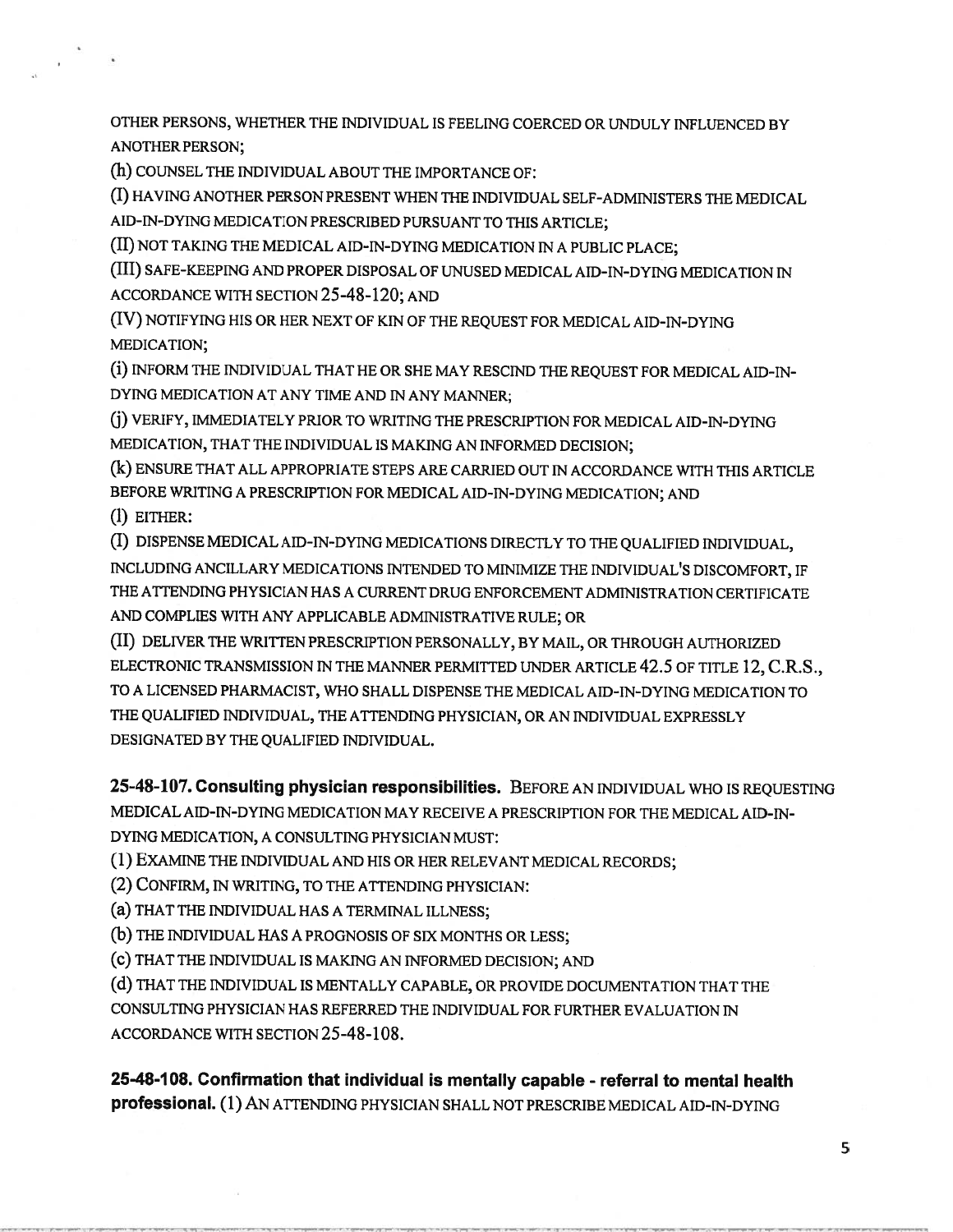MEDICATION UNDER THIS ARTICLE FOR AN INDIVIDUAL WITH A TERMINAL ILLNESS UNTIL THE INDIVIDUAL IS DETERMINED TO BE MENTALLY CAPABLE AND MAKING AN INFORMED DECISION, AND THOSE DETERMINATIONS ARE CONFIRMED IN ACCORDANCE WITH THIS SECTION.

(2) IF THE ATTENDING PHYSICIAN OR THE CONSULTING PHYSICIAN BELIEVES THAT THE INDIVIDUAL MAY NOT BE MENTALLY CAPABLE OF MAKING AN INFORMED DECISION, THE ATTENDING PHYSICIAN OR CONSULTING PHYSICIAN SHALL REFER THE INDIVIDUAL TO A LICENSED MENTAL HEALTH PROFESSIONAL FOR A DETERMINATION OF WHETHER THE INDIVIDUAL IS MENTALLY CAPABLE AND MAKING AN INFORMED DECISION.

(3) A LICENSED MENTAL HEALTH PROFESSIONAL WHO EVALUATES AN INDIVIDUAL UNDER THIS SECTION SHALL COMMUNICATE, IN WRITING, TO THE ATTENDING OR CONSULTING PHYSICIAN WHO REQUESTED THE EVALUATION, HIS OR HER CONCLUSIONS ABOUT WHETHER THE INDIVIDUAL IS MENTALLY CAPABLE AND MAKING INFORMED DECISIONS. IF THE LICENSED MENTAL HEALTH PROFESSIONAL DETERMINES THAT THE INDIVIDUAL IS NOT MENTALLY CAPABLE OF MAKING INFORMED DECISIONS, THE PERSON SHALL NOT BE DEEMED <sup>A</sup> QUALIFIED INDIVIDUAL UNDER THIS ARTICLE AND THE ATTENDING PHYSICIAN SHALL NOT PRESCRIBE MEDICAL AID-IN-DYING MEDICATION TO THE INDIVIDUAL.

25-48-109. Death certificate. (1) UNLESS OTHERWISE PROHIBITED BY LAW, THE ATTENDING PHYSICIAN OR THE HOSPICE MEDICAL DIRECTOR SHALL SIGN THE DEATH CERTIFICATE OF A QUALIFIED INDIVIDUAL WHO OBTAINED AND SELF-ADMINISTERED AID-IN-DYING MEDICATION. (2) WHEN <sup>A</sup> DEATH HAS OCCURRED IN ACCORDANCE WITH THIS ARTICLE, THE CAUSE OF DEATH SHALL BE LISTED AS THE UNDERLYING TERMINAL ILLNESS AND ThE DEATH DOES NOT CONSTITUTE GROUNDS FOR POST-MORTEM INQUIRY UNDER SECTION 30-10-606(1), C.R.S.

25-48-110. Informed decision required. (1) AN INDIVIDUAL WITH A TERMINAL ILLNESS IS NOT A QUALIFIED INDIVIDUAL AND MAY NOT RECEIVE A PRESCRIPTION FOR MEDICAL AID-IN-DYING MEDICATION UNLESS HE OR SHE HAS MADE AN INFORMED DECISION.

(2) IMMEDIATELY BEFORE WRITING <sup>A</sup> PRESCRIPTION FOR MEDICAL AID-IN-DYING MEDICATION UNDER THIS ARTICLE, THE ATTENDING PHYSICIAN SHALL VERIFY THAT THE INDIVIDUAL WITH A TERMINAL ILLNESS IS MAKING AN INFORMED DECISION.

25-48-111. Medical record documentation requirements - reporting requirements department compliance reviews - rules. (1) THE ATTENDING PHYSICIAN SHALL DOCUMENT IN THE INDIVIDUAL'S MEDICAL RECORD, THE FOLLOWING INFORMATION:

(a) DATES OF ALL ORAL REQUESTS;

(b) A VALID WRITTEN REQUEST;

(c) THE ATTENDING PHYSICIAN'S DIAGNOSIS AND PROGNOSIS, DETERMINATION OF MENTAL CAPACITY AND THAT THE INDIVIDUAL IS MAKING <sup>A</sup> VOLUNTARY REQUEST AND AN INFORMED DECISION;

6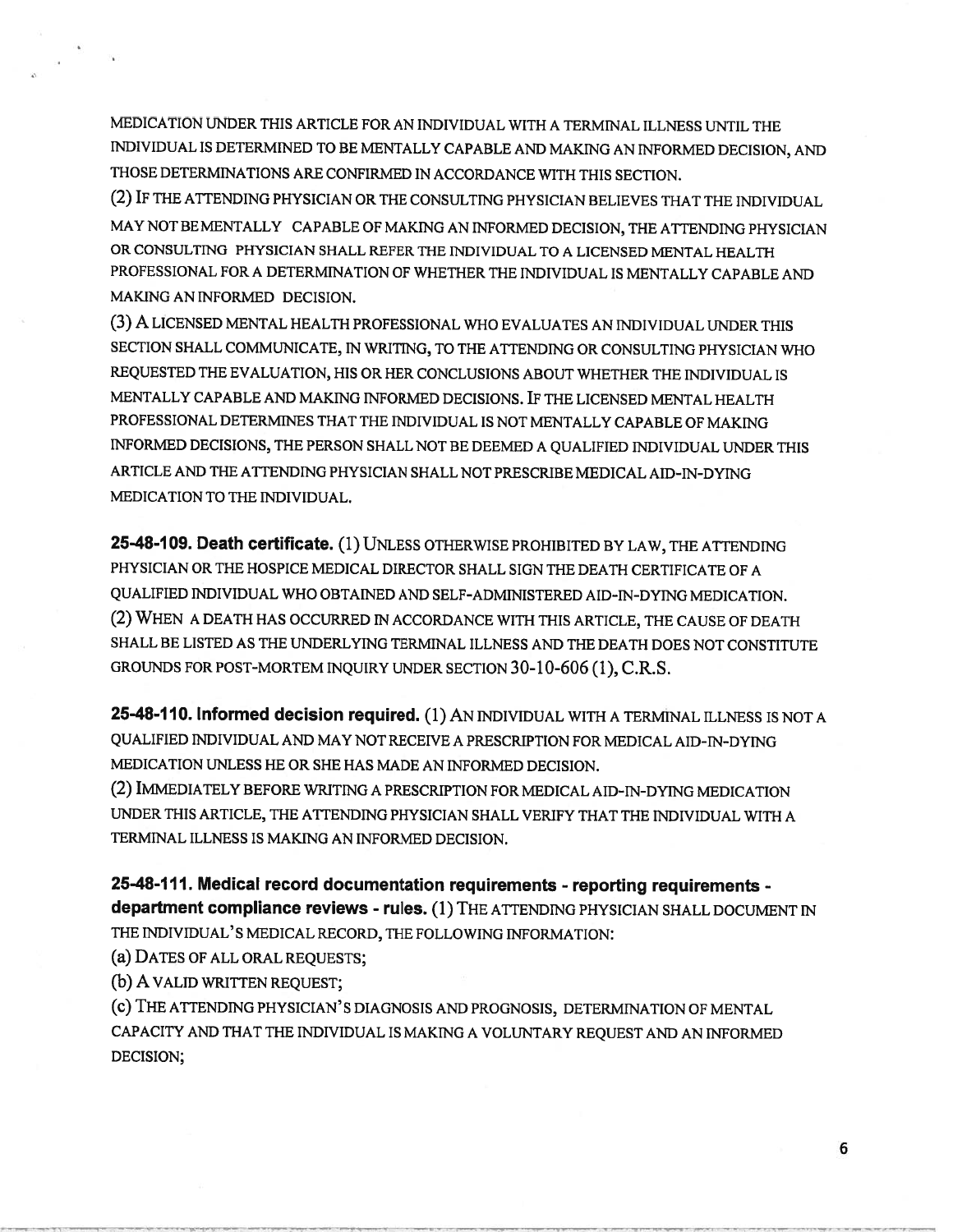(d) THE CONSULTING PHYSICIAN'S CONFIRMATION OF DIAGNOSIS AND PROGNOSIS, MENTAL CAPACITY AND THAT THE INDIVIDUAL IS MAKING AN INFORMED DECISION;

(e) IF APPLICABLE, WRITTEN CONFIRMATION Of MENTAL CAPACITY FROM <sup>A</sup> LICENSED MENTAL HEALTH PROFESSIONAL;

(f) A NOTATION OF NOTIFICATION OF THE RIGHT TO RESCIND <sup>A</sup> REQUEST MADE PURSUANT TO THIS ARTICLE; AND

(g) A NOTATION BY THE ATTENDING PHYSICIAN THAT ALL REQUIREMENTS UNDER THIS ARTICLE HAVE BEEN SATISFIED; INDICATING STEPS TAKEN TO CARRY OUT THE REQUEST, INCLUDING <sup>A</sup> NOTATION Of THE MEDICAL AID-IN-DYING MEDICATIONS PRESCRIBED AND WHEN.

(2)(a) THE DEPARTMENT OF PUBLIC HEALTH AND ENVIRONMENT SHALL ANNUALLY REVIEW <sup>A</sup> SAMPLE OF RECORDS MAINTAINED PURSUANT TO THIS ARTICLE TO ENSURE COMPLIANCE. THE DEPARTMENT SHALL ADOPT RULES TO FACILITATE THE COLLECTION OF INFORMATION DEFINED IN SUBSECTION (1) OF THIS SECTION. EXCEPT AS OTHERWISE REQUIRED BY LAW, THE INFORMATION COLLECTED BY THE DEPARTMENT IS NOT A PUBLIC RECORD AND IS NOT AVAILABLE FOR PUBLIC INSPECTION. HOWEVER, THE DEPARTMENT SHALL GENERATE AND MAKE AVAILABLE TO THE PUBLIC AN ANNUAL STATISTICAL REPORT OF INFORMATION COLLECTED UNDER THIS SUBSECTION (2). (b) THE DEPARTMENT SHALL REQUIRE ANY HEALTH CARE PROVIDER, UPON DISPENSING <sup>A</sup> MEDICAL AID-IN-DYING MEDICATION PURSUANT TO THIS ARTICLE, TO FILE A COPY Of A DISPENSING RECORD WITH THE DEPARTMENT. THE DISPENSING RECORD IS NOT A PUBLIC RECORD AND IS NOT AVAILABLE FOR PUBLIC INSPECTION.

25-48-112. Form of written request. (1) A REQUEST FOR MEDICAL AID-IN-DYING MEDICATION AUTHORIZED BY THIS ARTICLE MUST BE IN SUBSTANTIALLY THE FOLLOWING FORM:

### REQUEST FOR MEDICATION TO END MY LIFE IN A PEACEFUL MANNER

I, AM AN ADULT OF SOUND MIND. I AM

SUFFERING FROM ,WHICH MY ATTENDING PHYSICIAN HAS DETERMINED IS A TERMINAL ILLNESS AND WHICH HAS BEEN MEDICALLY CONFIRMED. I HAVE BEEN FULLY INFORMED OF MY DIAGNOSIS AND PROGNOSIS OF SIX MONTHS OR LESS, THE NATURE OF THE MEDICAL AID-IN-DYING MEDICATION TO BE PRESCRIBED AND POTENTIAL ASSOCIATED RISKS, THE EXPECTED RESULT, AND THE FEASIBLE ALTERNATIVES OR ADDITIONAL TREATMENT OPPORTUNITIES, INCLUDING COMFORT CARE, PALLIATIVE CARE, HOSPICE CARE, AND PAIN CONTROL. I REQUEST THAT MY ATTENDING PHYSICIAN PRESCRIBE MEDICAL AID-IN-DYING MEDICATION THAT WILL END MY LIFE IN <sup>A</sup> PEACEFUL MANNER If I CHOOSE TO TAKE IT, AND I AUTHORIZE MY ATTENDING PHYSICIAN TO CONTACT ANY PHARMACIST ABOUT MY REQUEST.

I UNDERSTAND THAT I HAVE THE RIGHT TO RESCIND THIS REQUEST AT ANY TIME.

I UNDERSTAND THE SERIOUSNESS OF THIS REQUEST, AND I EXPECT TO DIE IF I TAKE THE AID-IN DYING MEDICATION PRESCRIBED.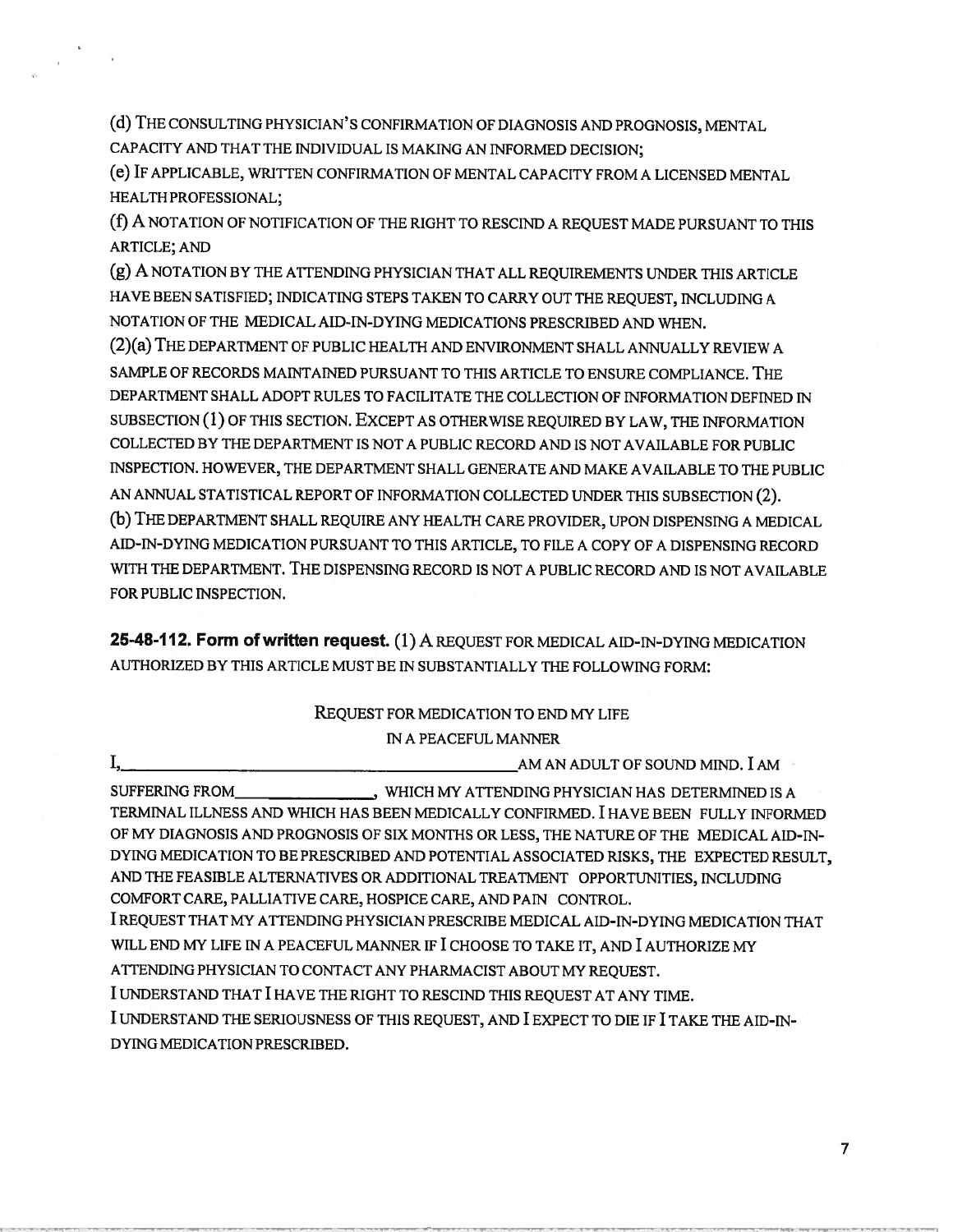I FURTHER UNDERSTAND THAT ALTHOUGH MOST DEATHS OCCUR WITHIN THREE HOURS, MY DEATH MAY TAKE LONGER, AND MY ATTENDING PHYSICIAN HAS COUNSELED ME ABOUT THIS POSSIBILITY. I MAKE THIS REQUEST VOLUNTARILY, WITHOUT RESERVATION, AND WITHOUT BEING COERCED, AND I ACCEPT FULL RESPONSIBILITY FOR MY ACTIONS.

SIGNED: DATED:

DECLARATION OF WITNESSES

WE DECLARE THAT THE INDIVIDUAL SIGNING THIS REQUEST:

IS PERSONALLY KNOWN TO US OR HAS PROVIDED PROOF OF IDENTITY; SIGNED THIS REQUEST IN OUR PRESENCE;

APPEARS TO BE Of SOUND MIND AND NOT UNDER DURESS, COERCION, OR UNDUE INFLUENCE; AND

I AM NOT THE ATTENDING PHYSICIAN FOR THE INDIVIDUAL.

WITNESS 1/DATE 2/DATE

NOTE: OF THE TWO WITNESSES TO THE WRITTEN REQUEST, AT LEAST ONE MUST NOT: BE A RELATIVE (BY BLOOD, MARRIAGE, CIVIL UNION, OR ADOPTION) Of THE INDIVIDUAL SIGNING THIS REQUEST; BE ENTITLED TO ANY PORTION OF THE INDIVIDUAL'S ESTATE UPON DEATH; OR OWN, OPERATE, OR BE EMPLOYED AT A HEALTH CARE FACILITY WHERE ThE INDIVIDUAL IS A PATIENT OR RESIDENT.

AND NEITHER THE INDIVIDUAL'S ATTENDING PHYSICIAN NOR A PERSON AUTHORIZED AS THE INDIVIDUAL'S QUALIFIED POWER OF ATTORNEY OR DURABLE MEDICAL POWER Of ATTORNEY SHALL SERVE AS A WITNESS TO THE WRITTEN REQUEST.

25-48-113. Standard of care. (1) PHYSICIANS AND HEALTH CARE PROVIDERS SHALL PROVIDE MEDICAL SERVICES UNDER THIS ACT THAT MEET OR EXCEED THE STANDARD OF CARE FOR END-OF-LIFE MEDICAL CARE.

(2) IF <sup>A</sup> HEALTH CARE PROVIDER IS UNABLE OR UNWILLING TO CARRY OUT AN ELIGIBLE INDIVIDUAL'S REQUEST AND THE INDIVIDUAL TRANSFERS CARE TO A NEW HEALTH CARE PROVIDER, THE HEALTH CARE PROVIDER SHALL COORDINATE TRANSFER OF THE INDIVIDUAL'S MEDICAL RECORDS TO A NEW HEALTH CARE PROVIDER.

25-48-114. Effect on wills, contracts, and statutes. (1) A PROVISION IN A CONTRACT, WILL, OR OTHER AGREEMENT, WHETHER WRITTEN OR ORAL, THAT WOULD AFFECT WHETHER AN INDIVIDUAL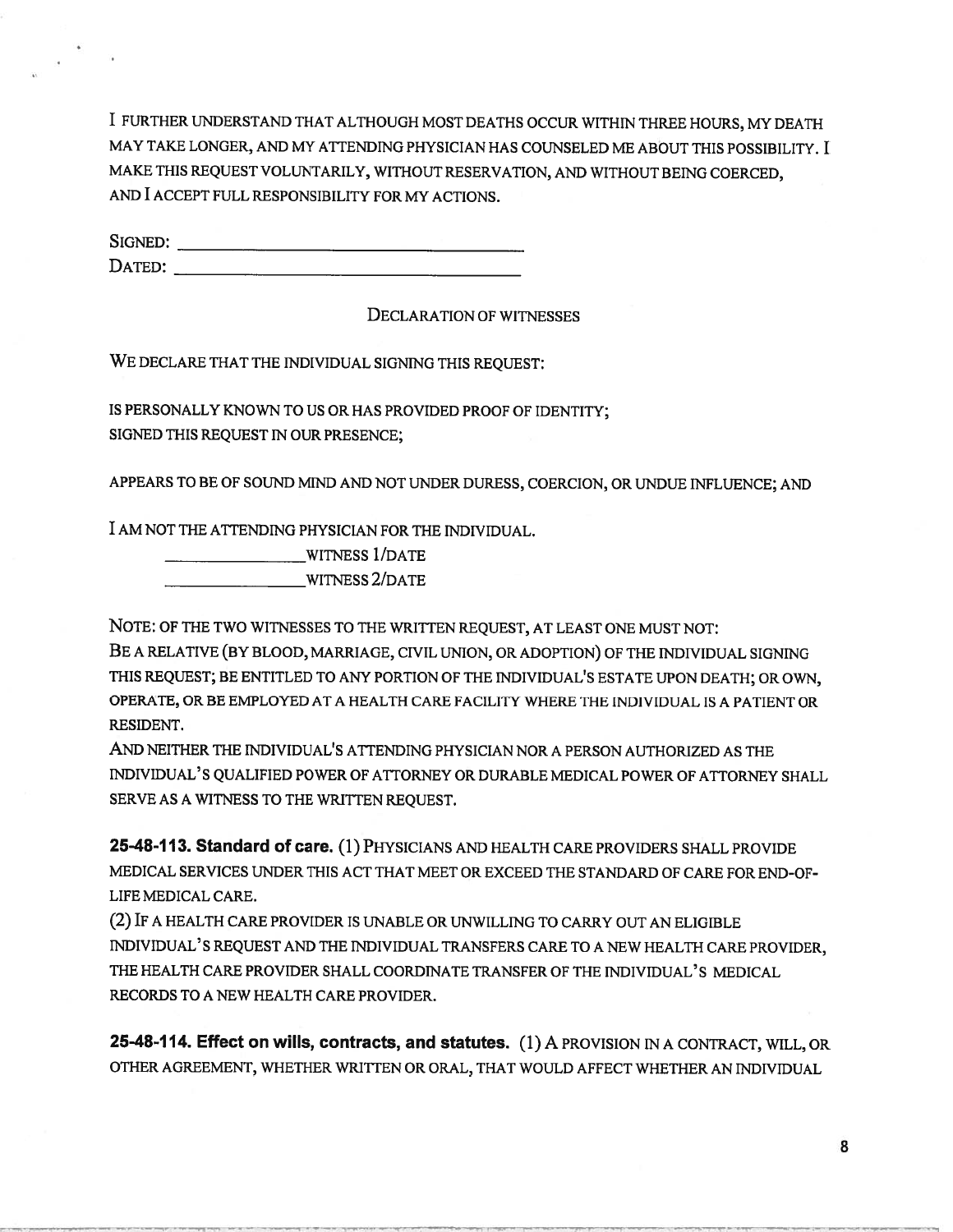MAY MAKE OR RESCIND A REQUEST FOR MEDICAL AID IN DYING PURSUANT TO THIS ARTICLE IS INVALID.

(2) AN OBLIGATION OWING UNDER ANY CURRENTLY EXISTING CONTRACT MUST NOT BE CONDITIONED UPON, OR AFFECTED BY, AN INDIVIDUAL'S ACT OF MAKING OR RESCINDING A REQUEST FOR MEDICAL AID-IN-DYING MEDICATION PURSUANT TO THIS ARTICLE.

25-48-115. Insurance or annuity policies. (1)THE SALE, PROCUREMENT, OR ISSUANCE OF, OR THE RATE CHARGED FOR, ANY LIFE, HEALTH, OR ACCIDENT INSURANCE OR ANNUITY POLICY MUST NOT BE CONDITIONED UPON, OR AFFECTED BY, AN INDIVIDUAL'S ACT OF MAKING OR RESCINDING A REQUEST FOR MEDICAL AID-IN-DYING MEDICATION IN ACCORDANCE WITH THIS ARTICLE.

(2) A QUALIFIED INDIVIDUAL' <sup>S</sup> ACT OF SELF-ADMINISTERING MEDICAL AID-IN-DYING MEDICATION PURSUANT TO THIS ARTICLE DOES NOT AFFECT A LIFE, HEALTH, OR ACCIDENT INSURANCE OR ANNUITY POLICY.

(3) AN INSURER SHALL NOT DENY OR OTHERWISE ALTER HEALTH CARE BENEFITS AVAILABLE UNDER A POLICY OF SICKNESS AND ACCIDENT INSURANCE TO AN INDIVIDUAL WITH A TERMINAL ILLNESS WHO IS COVERED UNDER THE POLICY, BASED ON WHETHER OR NOT THE INDIVIDUAL MAKES A REQUEST PURSUANT TO THIS ARTICLE.

(4) AN INDIVIDUAL WITH <sup>A</sup> TERMINAL ILLNESS WHO IS <sup>A</sup> RECIPIENT OF MEDICAL ASSISTANCE UNDER THE "COLORADO MEDICAL ASSISTANCE ACT", ARTICLES 4,5, AND 6 OF TITLE 25.5, C.R.S. SHALL NOT BE DENIED BENEFITS UNDER THE MEDICAL ASSISTANCE PROGRAM OR HAVE HIS OR HER BENEFITS UNDER THE PROGRAM OTHERWISE ALTERED BASED ON WHETHER OR NOT THE INDIVIDUAL MAKES A REQUEST PURSUANT TO THIS ARTICLE.

25-48-116. Immunity for actions in good faith - prohibition against reprisals. (1) A PERSON IS NOT SUBJECT TO CIVIL OR CRIMINAL LIABILITY OR PROFESSIONAL DISCIPLINARY ACTION FOR ACTING IN GOOD FAITH UNDER THIS ARTICLE, WHICH INCLUDES BEING PRESENT WHEN <sup>A</sup> QUALIFIED INDIVIDUAL SELF-ADMINISTERS THE PRESCRIBED MEDICAL AID-IN-DYING MEDICATION. (2) EXCEPT AS PROVIDED FOR IN SECTION 25-48-1 18, <sup>A</sup> HEALTH CARE PROVIDER OR PROFESSIONAL ORGANIZATION OR ASSOCIATION SHALL NOT SUBJECT AN INDIVIDUAL TO ANY OF THE FOLLOWING FOR PARTICIPATING OR REFUSING TO PARTICIPATE IN GOOD-FAITH COMPLIANCE UNDER THIS

ARTICLE:

(a) CENSURE;

(b) DISCIPLINE;

(c) SUSPENSION;

(d) LOSS OF LICENSE, PRIVILEGES, OR MEMBERSHIP; OR

(e) ANY OTHER PENALTY.

(3) A REQUEST BY AN INDIVIDUAL FOR, OR THE PROVISION BY AN ATTENDING PHYSICIAN OF, MEDICAL AID-IN-DYING MEDICATION IN GOOD-FAITH COMPLIANCE WITH THIS ARTICLE DOES NOT:

(a) CONSTITUTE NEGLECT OR ELDER ABUSE FOR ANY PURPOSE OF LAW; OR

(b) PROVIDE THE BASIS FOR THE APPOINTMENT OF <sup>A</sup> GUARDIAN OR CONSERVATOR.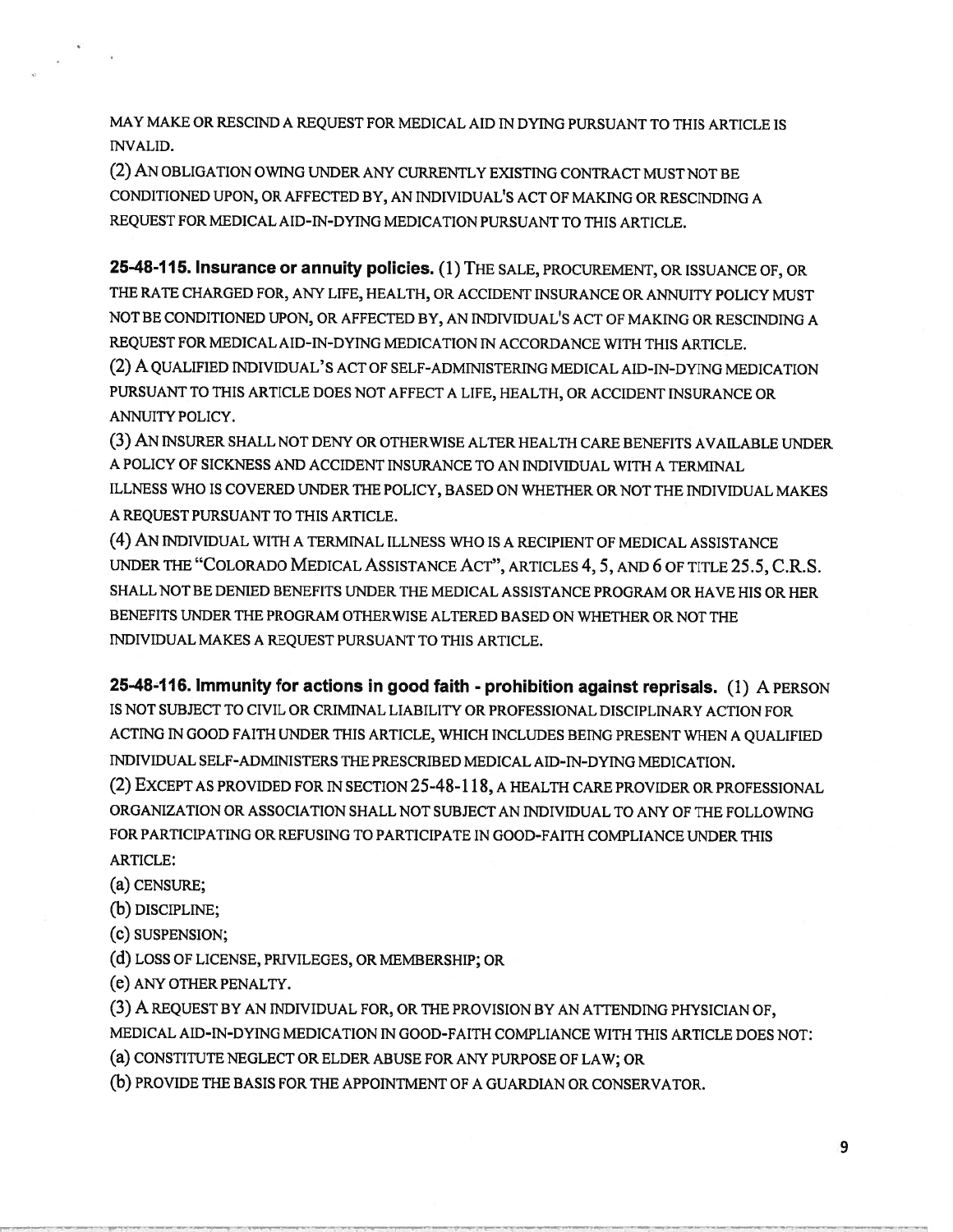(4) THIS SECTION DOES NOT LIMIT CIVIL OR CRIMINAL LIABILITY FOR NEGLIGENCE, RECKLESSNESS, OR INTENTIONAL MISCONDUCT.

25-48-117. No duty to prescribe or dispense. (1) A HEALTH CARE PROVIDER MAY CHOOSE WHETHER TO PARTICIPATE EN PROVIDING MEDICAL AID-IN-DYING MEDICATION TO AN TNDIVIDUAL IN ACCORDANCE WITH THIS ARTICLE.

(2) IF <sup>A</sup> HEALTH CARE PROVIDER IS UNABLE OR UNWILLING TO CARRY OUT AN INDIVIDUAL'S REQUEST FOR MEDICAL AID-TN-DYING MEDICATION MADE EN ACCORDANCE WITH THIS ARTICLE, AND ThE INDIVIDUAL TRANSFERS HIS OR HER CARE TO <sup>A</sup> NEW HEALTH CARE PROVIDER, THE PRIOR HEALTH CARE PROVIDER SHALL TRANSFER, UPON REQUEST, <sup>A</sup> COPY OF THE INDIVIDUAL'S RELEVANT MEDICAL RECORDS TO ThE NEW HEALTH CARE PROVIDER.

# 25-48-118. Health care facility permissible prohibitions -sanctions if provider violates

policy. (1)A HEALTH CARE FACILITY MAY PROHIBIT <sup>A</sup> PHYSICIAN EMPLOYED OR UNDER CONTRACT FROM WRITING A PRESCRIPTION FOR MEDICAL AID-IN-DYING MEDICATION FOR A QUALIFIED INDIVIDUAL WHO INTENDS TO USE THE MEDICAL AID-IN-DYING MEDICATION ON THE FACILITY'S PREMISES. THE HEALTH CARE FACILITY MUST NOTIFY THE PHYSICIAN IN WRITING OF ITS POLICY WITH REGARD TO PRESCRIPTIONS FOR MEDICAL AID-IN-DYING MEDICATION. A HEALTH CARE FACILITY THAT FAILS TO PROVIDE ADVANCE NOTICE TO THE PHYSICIAN SHALL NOT BE ENTITLED TO ENFORCE SUCH A POLICY AGAINST THE PHYSICIAN.

(2) A HEALTH CARE FACILITY OR HEALTH CARE PROVIDER SHALL NOT SUBJECT <sup>A</sup> PHYSICIAN, NURSE, PHARMACIST, OR OTHER PERSON TO DISCIPLINE, SUSPENSION, LOSS OF LICENSE OR PRIVILEGES, OR ANY OTHER PENALTY OR SANCTION FOR ACTIONS TAKEN IN GOOD-FAITH RELIANCE ON THIS ARTICLE OR FOR REFUSING TO ACT UNDER THIS ARTICLE.

(3) A HEALTH CARE FACILITY MUST NOTIFY PATIENTS IN WRITING OF ITS POLICY WITH REGARD TO MEDICAL AID-IN-DYING. A HEALTH CARE FACILITY THAT FAILS TO PROVIDE ADVANCE NOTIFICATION TO PATIENTS SHALL NOT BE ENTITLED TO ENFORCE SUCH A POLICY.

25-48-119. Liabilities. (1) A PERSON COMMITS <sup>A</sup> CLASS 2 FELONY AND IS SUBJECT TO PUNISHMENT IN ACCORDANCE WITH SECTION 18-1.3-401, C.R.S. IF THE PERSON, KNOWINGLY OR INTENTIONALLY CAUSES AN INDIVIDUAL'S DEATH BY:

(a) FORGING OR ALTERING <sup>A</sup> REQUEST FOR MEDICAL AID-IN-DYING MEDICATION TO END AN INDIVIDUAL'S LIFE WITHOUT THE INDIVIDUAL'S AUTHORIZATION; OR

(b) CONCEALING OR DESTROYING <sup>A</sup> RESCISSION OF <sup>A</sup> REQUEST FOR MEDICAL AID-IN-DYING MEDICATION.

(2) A PERSON COMMITS <sup>A</sup> CLASS 2 FELONY AND IS SUBJECT TO PUNISHMENT IN ACCORDANCE WITH SECTION 18-1.3-401, C.R.S. IF THE PERSON KNOWINGLY OR INTENTIONALLY COERCES OR EXERTS UNDUE INFLUENCE ON AN INDIVIDUAL WITH A TERMINAL ILLNESS TO:

(a) REQUEST MEDICAL AID-IN-DYING MEDICATION FOR THE PURPOSE OF ENDING THE TERMINALLY ILL INDIVIDUAL'S LIFE; OR

(b) DESTROY <sup>A</sup> RESCISSION OF <sup>A</sup> REQUEST FOR MEDICAL AID-IN-DYING MEDICATION.